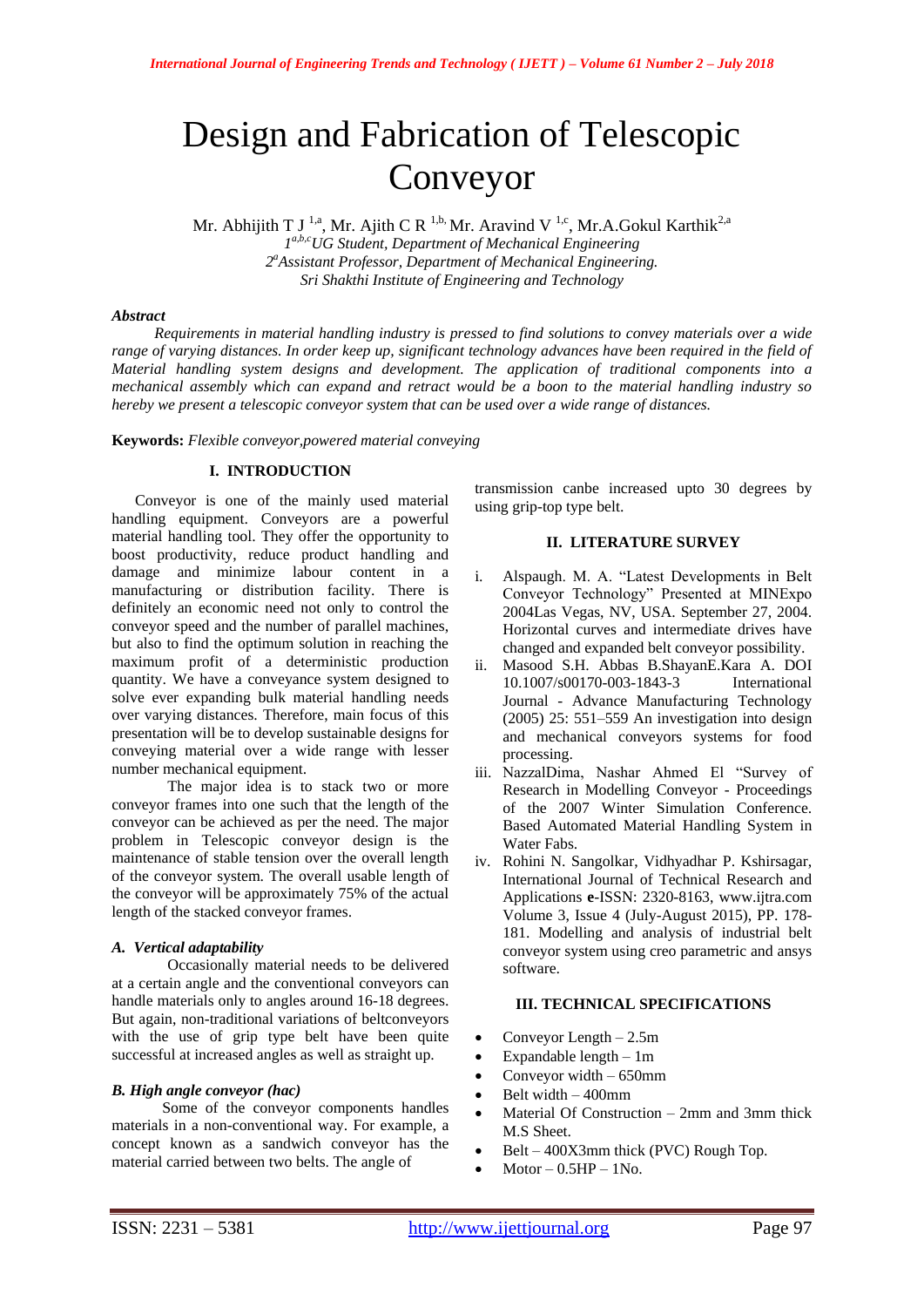- Gearbox W 63 (Worm gear 57 rpm)
- Head Pulley Ø165x6mm Thick with Rubberized.
- Return Roller Ø89mmPipe.

## **IV. DESIGN CALCULATIONS**

 $W_0 = CfL[(G_g+G_b) \cos \Box +G_0] \pm HG_g+G_b$  (minus for conveying down)

 $W_u = CfL[(G_e \cos \Box + G_0) \mp H G_b$  (plus for conveying down)

 $W_0$ - Resistance of the belt on the top run, kgf

- $W_{u}$  Resistance of the belt on the bottom run, kgf
- C- Secondary resistance factor

f- Friction between idler and belt

L- Conveyor length, m

Gg- Weight of conveyed material per meter length, kgf/m

Gb- Weight of the belt per meter length, kgf/m  $G<sub>r0</sub>$ . Weight of straight idlers on the bottom run per meter length, kgf/m

H- Height through which the material is conveyed, m

## *A. Resistance of the belt on the top run:*

 $W_0 = CfL[(G_g+G_b)cos\Box +G_0] \pm HG_g+G_b$  $=2*0.02*2.5[(1500+5)\cos(0)+10.7]+0(1500)+5$ =**115.7 Kgf**

*B. Resistance of the belt on the bottom run:*  $W_u = CfL[(G_s \cos \Box + G_{r0}) + HG_b]$  $=2*0.02*2.5[(1500(\cos(0))+10.7)]+0(5)$  =**101.07 Kgf** *C. Total resistance force:*  $P= W_0 + W_u$ 

 $= 115.7 + 101.07$ = **216.77 Kgf**

## *D. Belt Speed:*

Capacity = 20ton/hr  $400$ mm =  $20kg$  $2400$ mm =  $120$ kg  $4800$ mm = 240 $kg$  $2400/120 = x/20000$ **v=0.11m/s**

*E. Power of the motor:*  $HP = Py/75$ 

> $=216.77*0.11/75$  $=0.32$ HP  $\approx 0.5$ **HP**

- *F. Angular Velocity:*
- $\omega^* r = v = 0.11$ r= 165/2 mm from data book  $\omega$ = 1.34rad/s  $\pi$ DN/60= 0.88 N= 168rpm= **2.8rps**  $M_t = P*60/2πn$  = **1.313N/m**  $\tau$ =2.58\*10<sup>-3</sup>N/mm<sup>2</sup>(Including tension) Assuming factor of safety to be 1.7

# $\tau$  = 4.386\*10<sup>-3</sup>N/mm<sup>2</sup>

*G. Diameter of the head shaft:*

 $M_{t-}(\pi/16)*\tau*d^3$  $d^3$  = 16717.6 Head Shaft diameter, **d= 24.5mm**

**V. CAD MODELLING**



**Fig5.1: 3-D Model**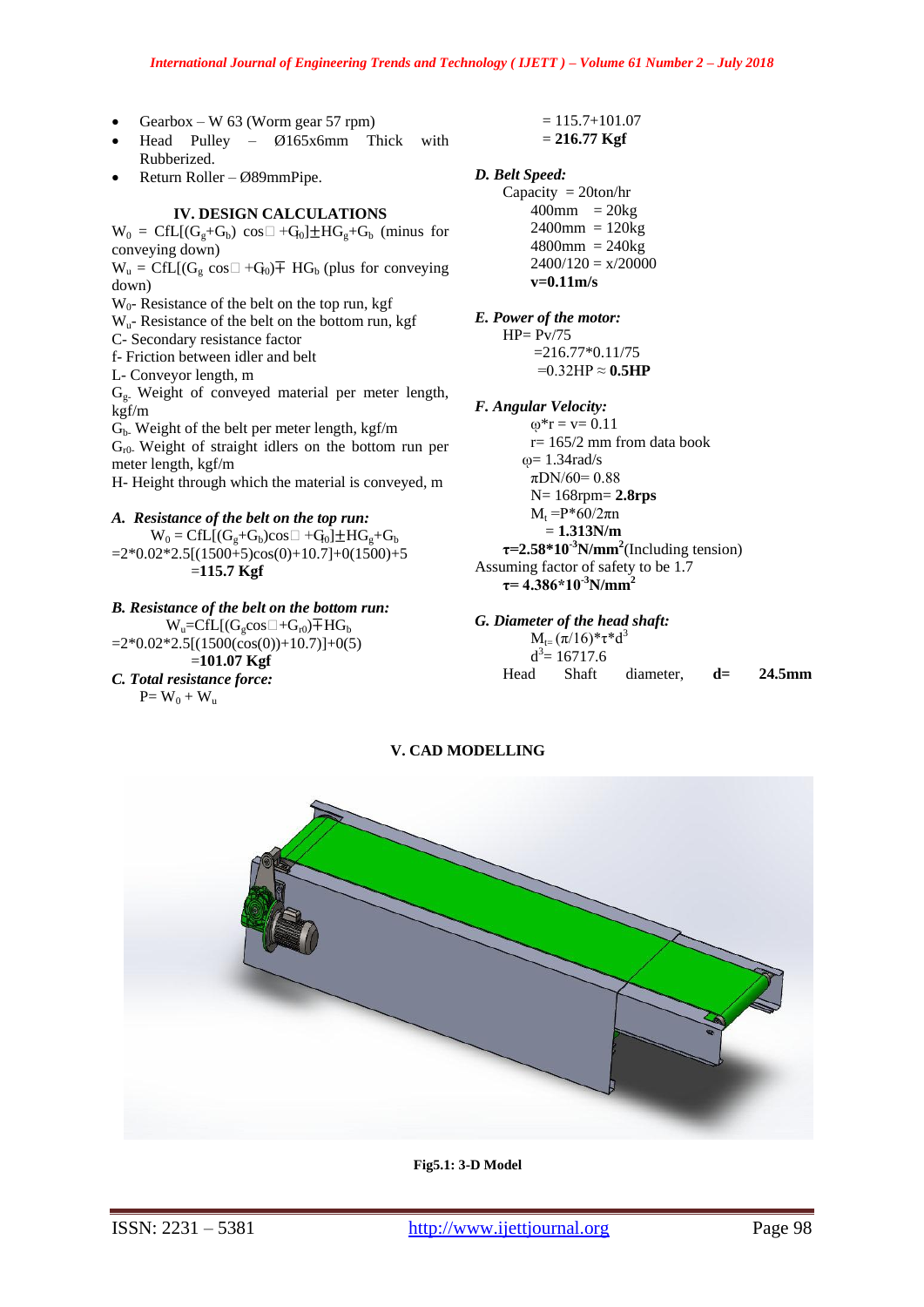

**Fig5.2: 2-D Assembled View**

#### Return Roller-1 A



- 1) MS Pipe-Dia 48x4mmx450mm-1No
- 2) MS Shaff-Dia 22x576mm-1No<br>3) Bearing -6004zz-2No's<br>4) Oil Seal-2 No's
- 

| <b>PROJECT TITLE</b><br><b>TELESCOPIC CONVEYOR 2.5M</b> |                                                                                  |                                                                  |                              | <b>There</b><br>1.0EF 1 |  |
|---------------------------------------------------------|----------------------------------------------------------------------------------|------------------------------------------------------------------|------------------------------|-------------------------|--|
| Situdent's name<br>and Register number                  | ABHIITH TI (714015114002)<br>AITH C R (714015114005)<br>ARAVIND V (714015114011) | <b><i>FART NAME</i></b><br><b>PART NO.</b><br><b>DRAWING NO.</b> | <b>ROLLER 1 A</b>            |                         |  |
|                                                         |                                                                                  | <b>MATERIAL</b><br><b>OUANTITY</b>                               | <b>MILD STEEL</b><br>$1$ NO. |                         |  |
| <b>PLOT SCALE</b>                                       | $1 - 3$                                                                          |                                                                  | ALL DIMENSIONS ARE IN mm     |                         |  |